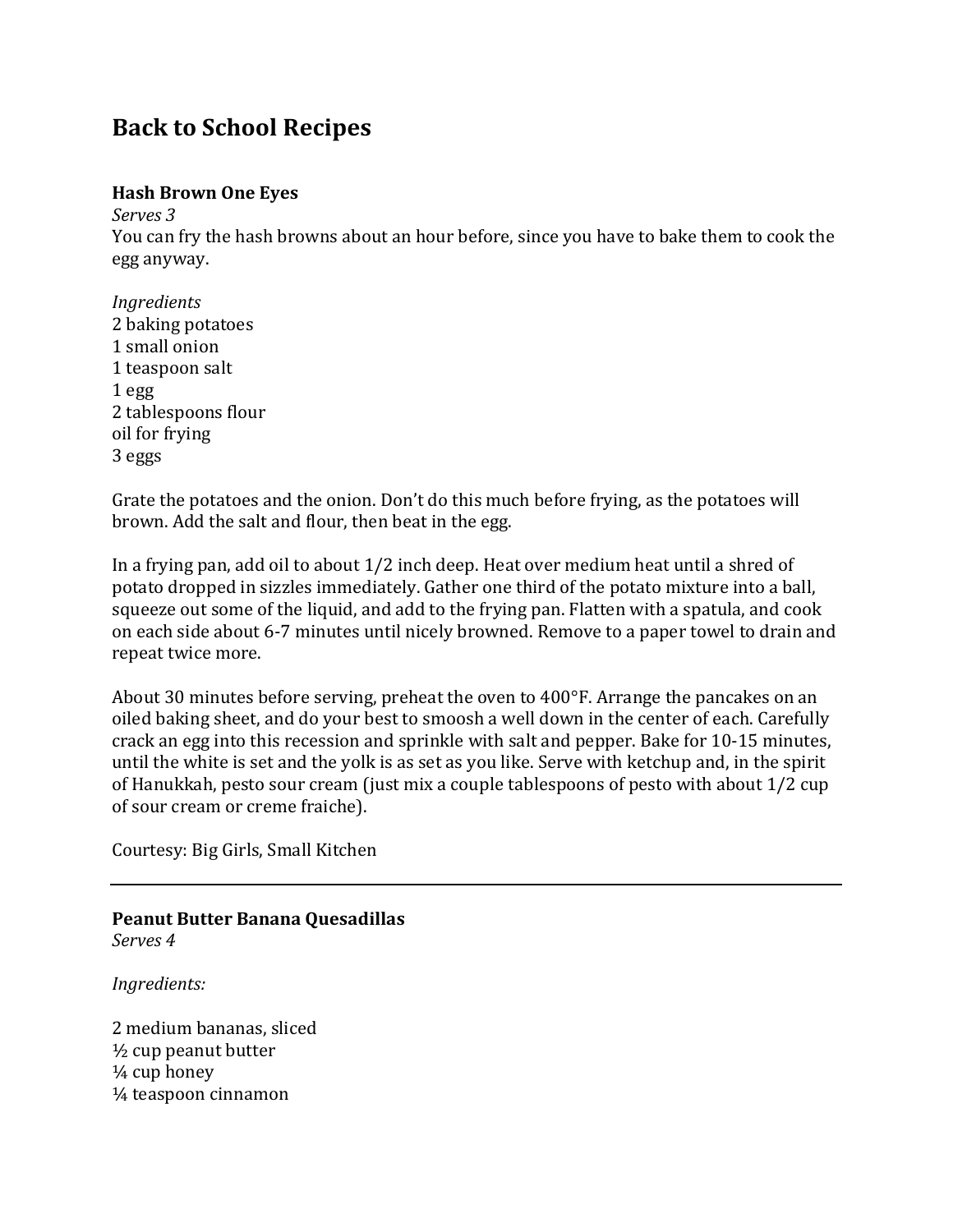4 whole wheat tortillas butter

Spread butter onto one side of each tortilla. Flip over and spread peanut butter onto the other side. Squirt honey on top of peanut butter and layer sliced banana onto one half of the tortilla. Fold the tortilla in half.

Grill folded tortillas over medium heat for 3-5 minutes each side depending on darkness desired.

Remove from heat, cut into wedges and serve with an ice cold glass of milk.

### **Oatmeal in the Crockpot**

*Prepare ahead of time; serves 2*

*Ingedients:*

1 cup steel cut oatmeal 2 cups water 2 ½ cups milk 1 tsp cinnamon ¼ cup raisins or other dried fruit

Before going to bed the night before, pour all ingredients into crock-pot. Stir and cover. Cook on low for 8 hours. The next morning, oatmeal is ready to eat! Add brown sugar, honey, nuts, etc. and serve.

## **Egg-in-the-Hole**

*Serves 1*

*Ingredients:*

1 slice bread (pre-sliced wheat bread works better with cookie cutters) 2 tbsp butter 1 egg salt and pepper

Using cookie cutter, cut fun shapes out of the center of the bread. (For the first day of school try things like letters, numbers, school bus, etc.)

Melt butter in skillet over medium heat. Place bread and bread cut-out in skillet and toast for about one minute.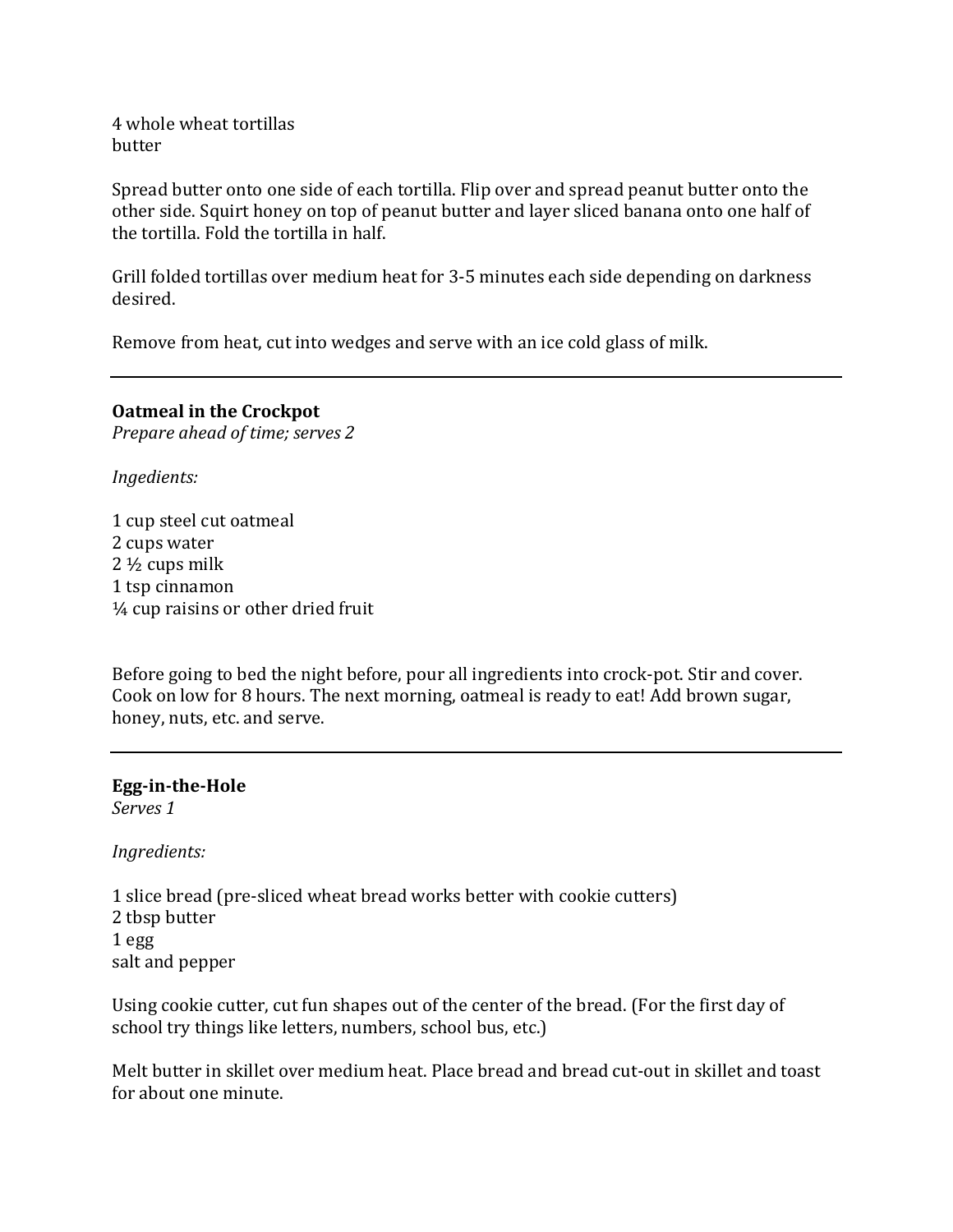Crack the egg into the hole and season with salt and pepper to taste. Cook for another 2 minutes on same side.

If it looks like you need more butter, add a little more to the pan, and then flip toast with egg and toast cut-out. Cook another 2 minutes for a runny yolk or longer for a set yolk.

Serve both egg-in-hole and toast cut-out together for dipping.

Courtesy: FoodNetwork.com

#### **Good Morning Muffins**

*Prepare ahead of time; makes 1 dozen muffins*

Ingredients: 2 tsp unsalted butter 2 cups whole wheat flour 1 cup raw sugar 2 tsp baking soda 2 tsp ground cinnamon  $\frac{1}{2}$  tsp salt 1 cup grated carrots 1 cup grated parsnips  $\frac{1}{4}$  cup golden raisins ¼ cup dark raisins ½ cup chopped pecans ½ cup shredded coconut 1 Granny Smith apple, peeled, cored and chopped 2 large eggs 1 cup vegetable oil 2 tsp vanilla extract

Position a rack in the center of the oven and preheat oven to 350˚F. If not using muffin cups, grease the wells of the muffin pan with the butter and set aside.

Sift the flour, sugar, baking soda, cinnamon and salt into a mixing bowl. Stir in the carrots, parsnips, raisins, pecans, coconut and apple.

In another bowl, combine the eggs, vegetable oil, and vanilla extract and whisk until smooth.

Add the wet mixture to the flour mixture and stir until the batter is just blended. Spoon equal amounts of the batter into the wells. Bake until the muffins spring back to the touch and are golden brown, about 35 minutes.